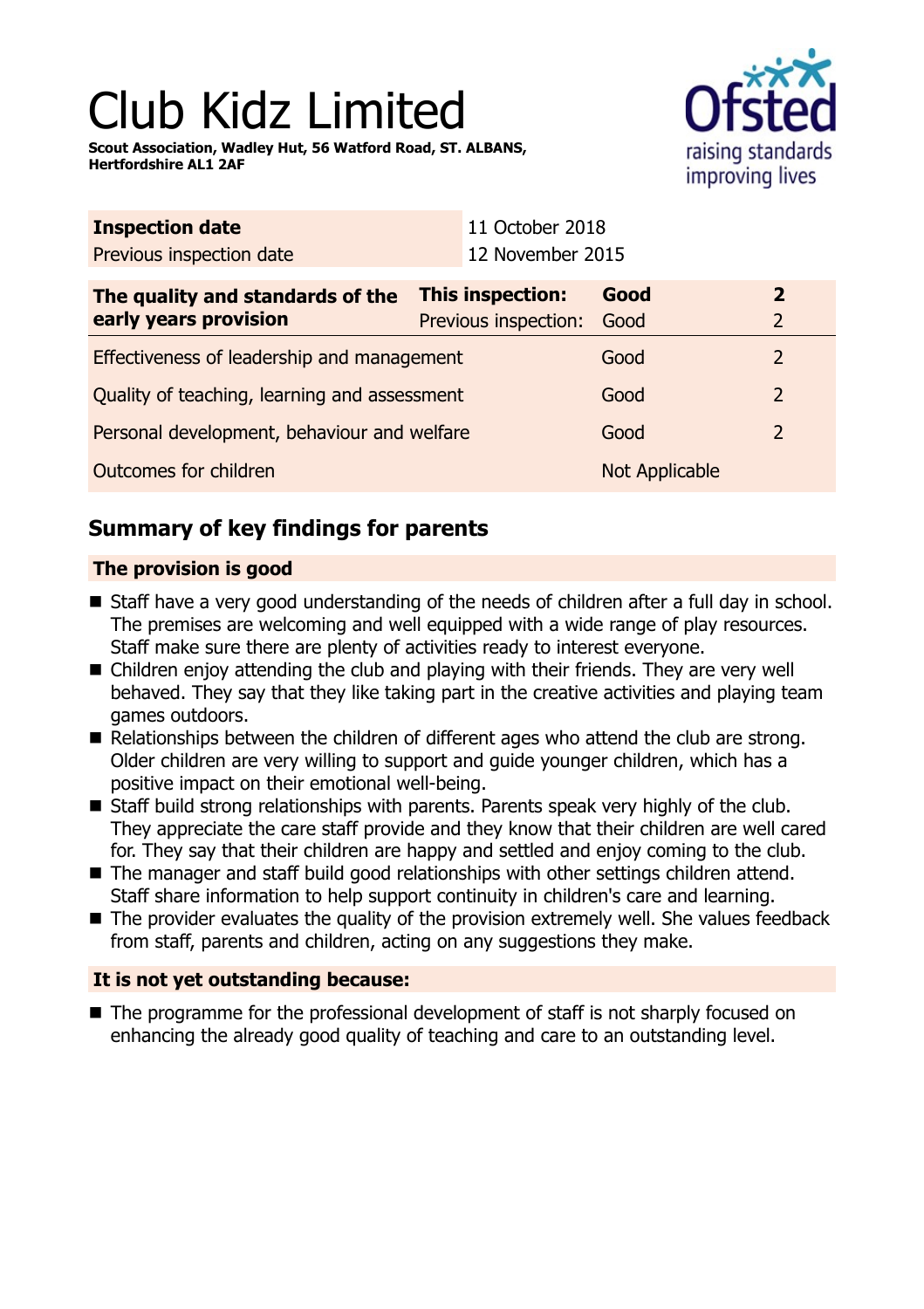## **What the setting needs to do to improve further**

#### **To further improve the quality of the early years provision the provider should:**

 $\blacksquare$  extend the opportunities for staff to undertake further training to help them enhance their current knowledge and skills and raise the quality of teaching and care to an outstanding level.

#### **Inspection activities**

- $\blacksquare$  The inspector observed the quality of interaction between children and staff during activities, indoors and outdoors.
- The inspector spoke with children and staff at appropriate times during the inspection.
- $\blacksquare$  The inspector completed a joint observation with the manager.
- $\blacksquare$  The inspector held a meeting with the provider and manager. They discussed systems for monitoring staff performance, safeguarding procedures and viewed evidence of the suitability and qualifications of staff working at the club.
- The inspector spoke to a number of parents during the inspection and took account of their views.

**Inspector** Jacqui Oliver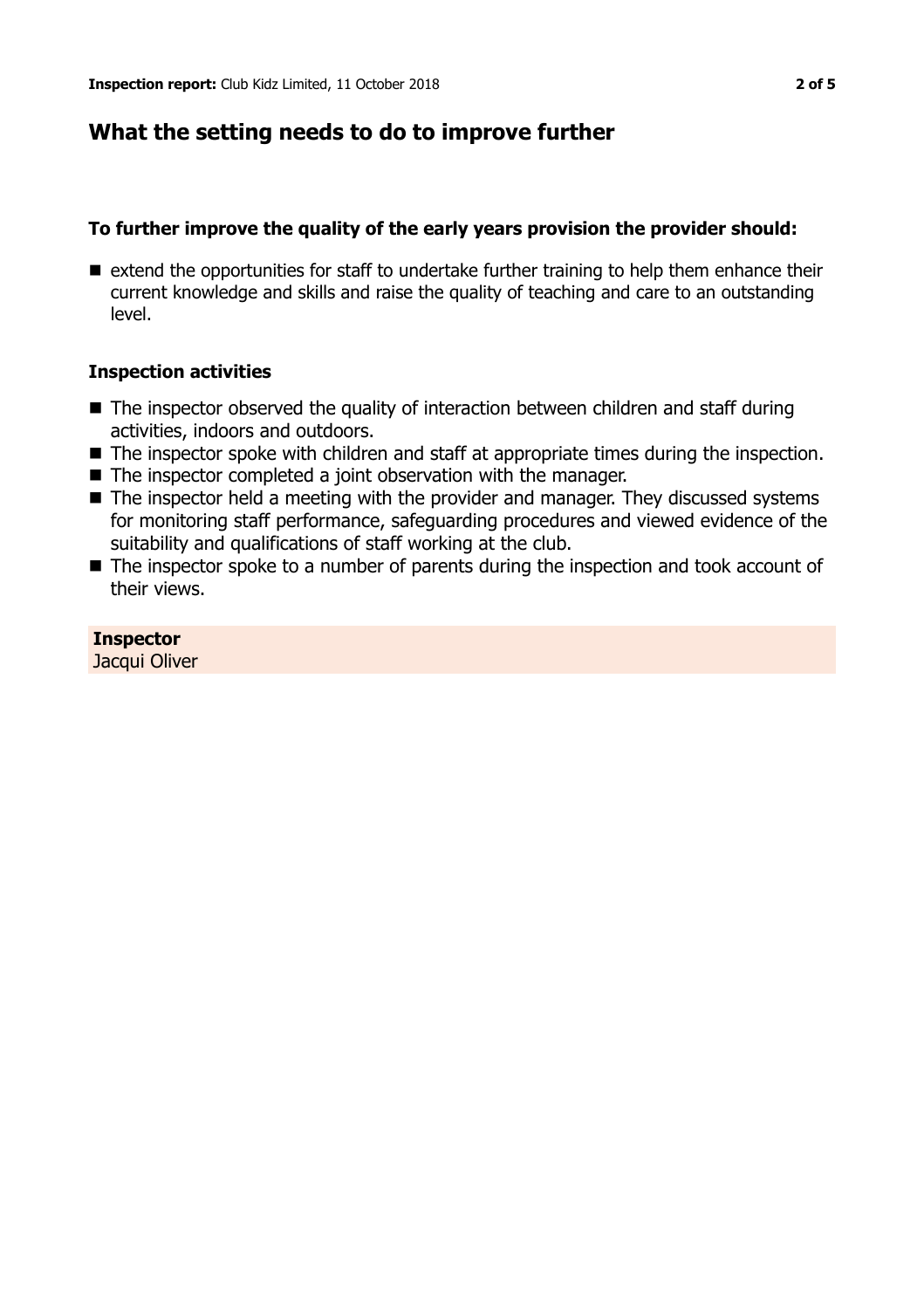## **Inspection findings**

#### **Effectiveness of leadership and management is good**

The provider, manager and staff team work very well together to provide very goodquality care for children. Safeguarding is effective. The manager ensures all staff understand their responsibilities regarding child protection. They know what to do if they have any concerns about children's welfare. Rigorous recruitment procedures ensure all staff are vetted and suitable to work with children. Staff complete daily risk assessments to ensure the environment is safe and secure. They supervise children well as they escort them from their school to the club. Parents are very happy with the level of care and play activities. Staff keep them well informed of what the children have been doing and the activities they have enjoyed at the club. Ongoing discussions and yearly appraisals are completed to support staff.

#### **Quality of teaching, learning and assessment is good**

Staff gather useful information from parents about children's interests and personal development when they first join the club. They use this knowledge well to plan activities which engage and motivate children. Staff encourage children to make their own choices about what they want to do. For example, children design and make a model of a castle. They create the turrets and drawbridge together. Younger children help to decorate it using a variety of materials, such as paint, glitter and glue. Children take part in a cooking activity every week, teaching them new skills. Staff support children's communication skills well. Children are confident to share their thoughts and ideas with staff, who listen with interest to what they say. Children confidently talk about what they enjoy doing at the club. Staff ensure children can relax and enjoy quieter activities, such as reading and looking at books.

#### **Personal development, behaviour and welfare are good**

The effective key-person system helps children settle quickly and build close relationships. Children are eager to come into the club and soon become involved in activities. They develop good levels of self-esteem and a sense of ownership of the club. Staff are good role models. They clearly enjoy being with the children. Children's health is supported well, and staff are very aware of their individual dietary needs. Staff consider children's preferences, such as when providing a selection of fillings for their sandwiches. Children quickly become independent as they take responsibility for making their own sandwiches. They learn about good hygiene routines and how to keep themselves safe. Children have daily opportunities to extend their physical skills. They enjoy team games that help them to learn to cooperate, understand rules and gain good coordination. Although there is a wide age range, children demonstrate that they are at ease and happy in each others' company.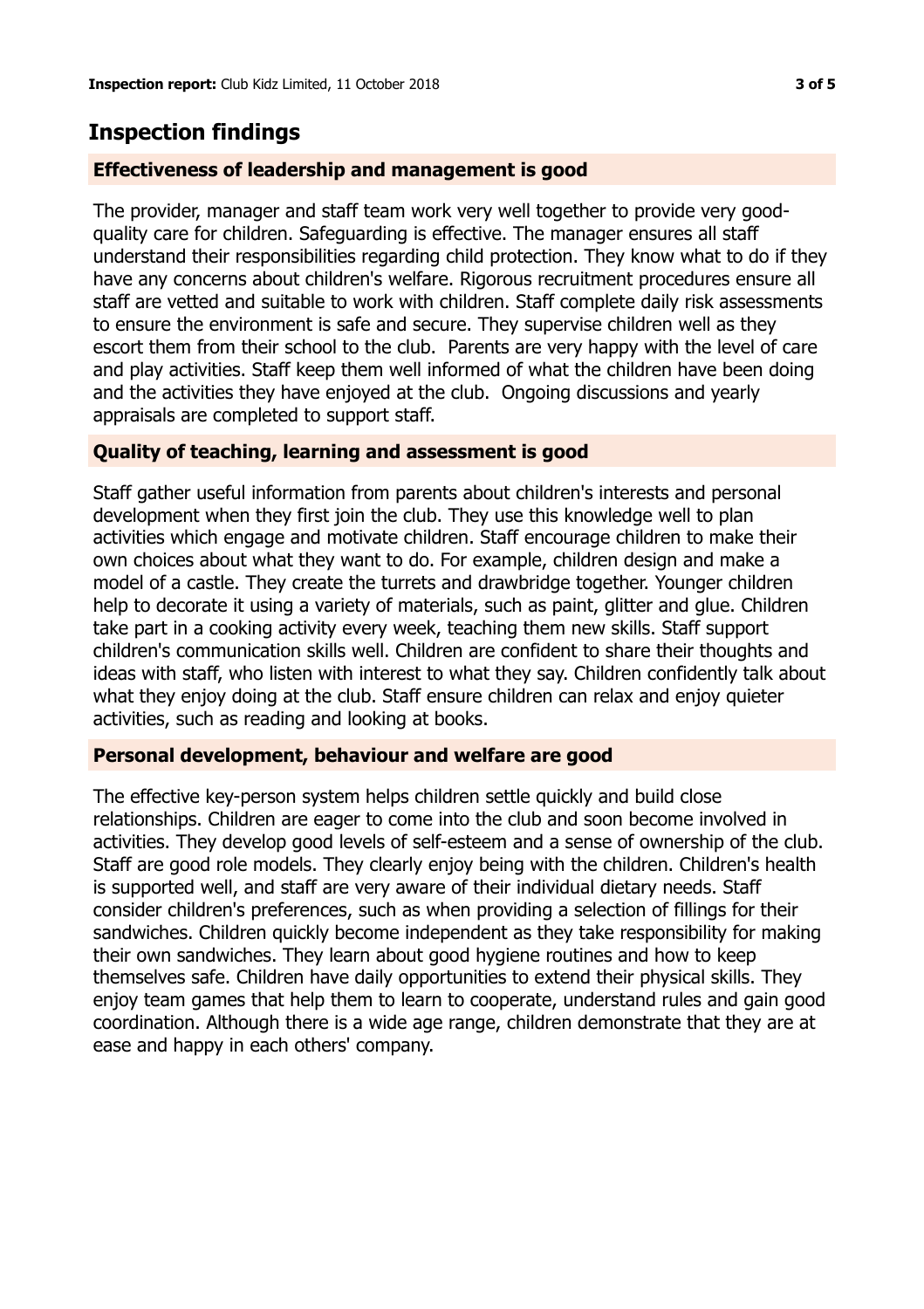## **Setting details**

| Unique reference number                             | EY461659                                                                             |  |
|-----------------------------------------------------|--------------------------------------------------------------------------------------|--|
| <b>Local authority</b>                              | <b>Hertfordshire</b>                                                                 |  |
| <b>Inspection number</b>                            | 10063643                                                                             |  |
| <b>Type of provision</b>                            | Out-of-school day care                                                               |  |
| <b>Registers</b>                                    | Early Years Register, Compulsory Childcare<br>Register, Voluntary Childcare Register |  |
| Day care type                                       | Childcare on non-domestic premises                                                   |  |
| Age range of children                               | $4 - 12$                                                                             |  |
| <b>Total number of places</b>                       | 40                                                                                   |  |
| Number of children on roll                          | 96                                                                                   |  |
| <b>Name of registered person</b>                    | Club Kidz Limited                                                                    |  |
| <b>Registered person unique</b><br>reference number | RP532520                                                                             |  |
| Date of previous inspection                         | 12 November 2015                                                                     |  |
| <b>Telephone number</b>                             | 08453198300                                                                          |  |

Club Kidz Limited registered in 2013. The club is one of four clubs that is privately owned and managed by Club Kidz Limited. The setting employs 10 members of childcare staff. Of these, seven hold appropriate early years qualifications at level 2 or above. The club opens Monday, Wednesday, Thursday and Friday from 3pm until 6pm, during term time only.

This inspection was carried out by Ofsted under sections 49 and 50 of the Childcare Act 2006 on the quality and standards of provision that is registered on the Early Years Register. The registered person must ensure that this provision complies with the statutory framework for children's learning, development and care, known as the early years foundation stage.

Any complaints about the inspection or the report should be made following the procedures set out in the guidance Complaints procedure: raising concerns and making complaints about Ofsted, which is available from Ofsted's website: www.ofsted.gov.uk. If you would like Ofsted to send you a copy of the guidance, please telephone 0300 123 4234, or email [enquiries@ofsted.gov.uk.](mailto:enquiries@ofsted.gov.uk)